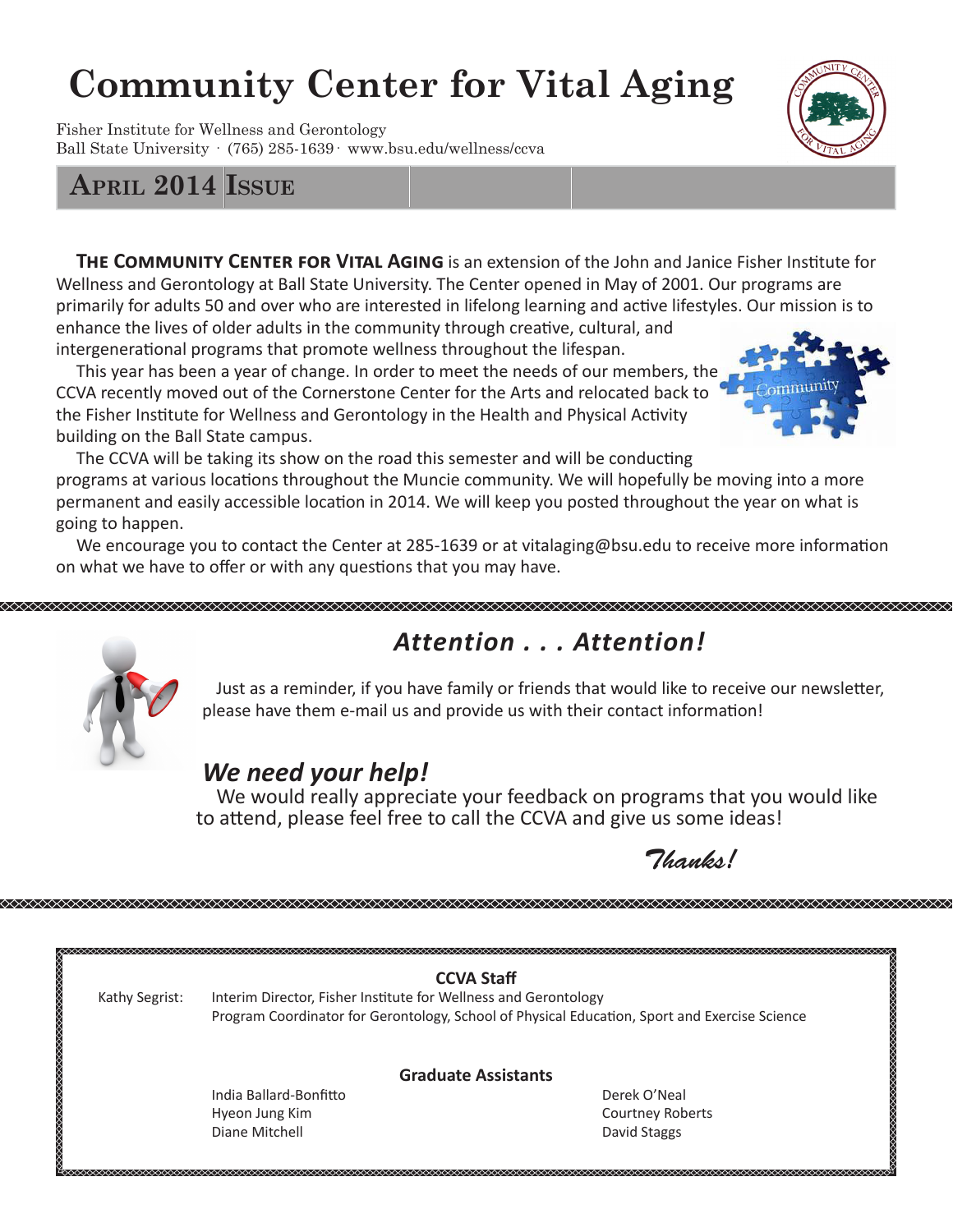# *Healthy Tips*

## **Volunteering**

Think volunteering is just a nice thing to do for others? Think again. A growing body of research has pointed to the social, emotional, and even physical health benefits of volunteering.

- 1. Volunteering is about giving your own time; using your talents and skills as a way to enhance the community. You can achieve a feeling of accomplishment and satisfaction by helping your community!
- 2. Volunteering can give a sense of escape from every day mundane tasks. You can give a few hours a week and you could find out that you have a new hobby because of volunteering.
- 3. Volunteering is a brilliant way to get life experience. You will experience the real world through hands on work.
- 4. You are making a difference in the community by volunteering.
- 5. When we work together to help the community we:
	- a. Solve problems
	- b. Strengthen communities
	- c. Improve lives
	- d. Connect to others
	- e. Transform your own life

Tips on How to Become a Volunteer:

- 1. Volunteer for issues that are important to you.
- 2. Volunteer where your talents can be used
- 3. Go to www.volunteer.gov to find a place to volunteer
- 4. If the program you volunteered for isn't what you thought it would be; talk to someone about it and see about making it better.



### Looking for **COMPUTER** Assistance?

The CCVA still offers computer tutoring. Computer tutoring is free, but sessions for each individual will be limited. We have several convenient locations throughout the community that have agreed to allow us access to their computer labs to provide one-on-one training sessions to our members.

Please call the CCVA at 285-1639 or send an e-mail to vitalaging@bsu.edu to set up your appointment!



**Community Center for Vital Aging** Fisher Institute for Wellness and Gerontology Ball State University Muncie, IN 47306 (765) 285-1639 vitalaging@bsu.edu www.bsu.edu/wellness/ccva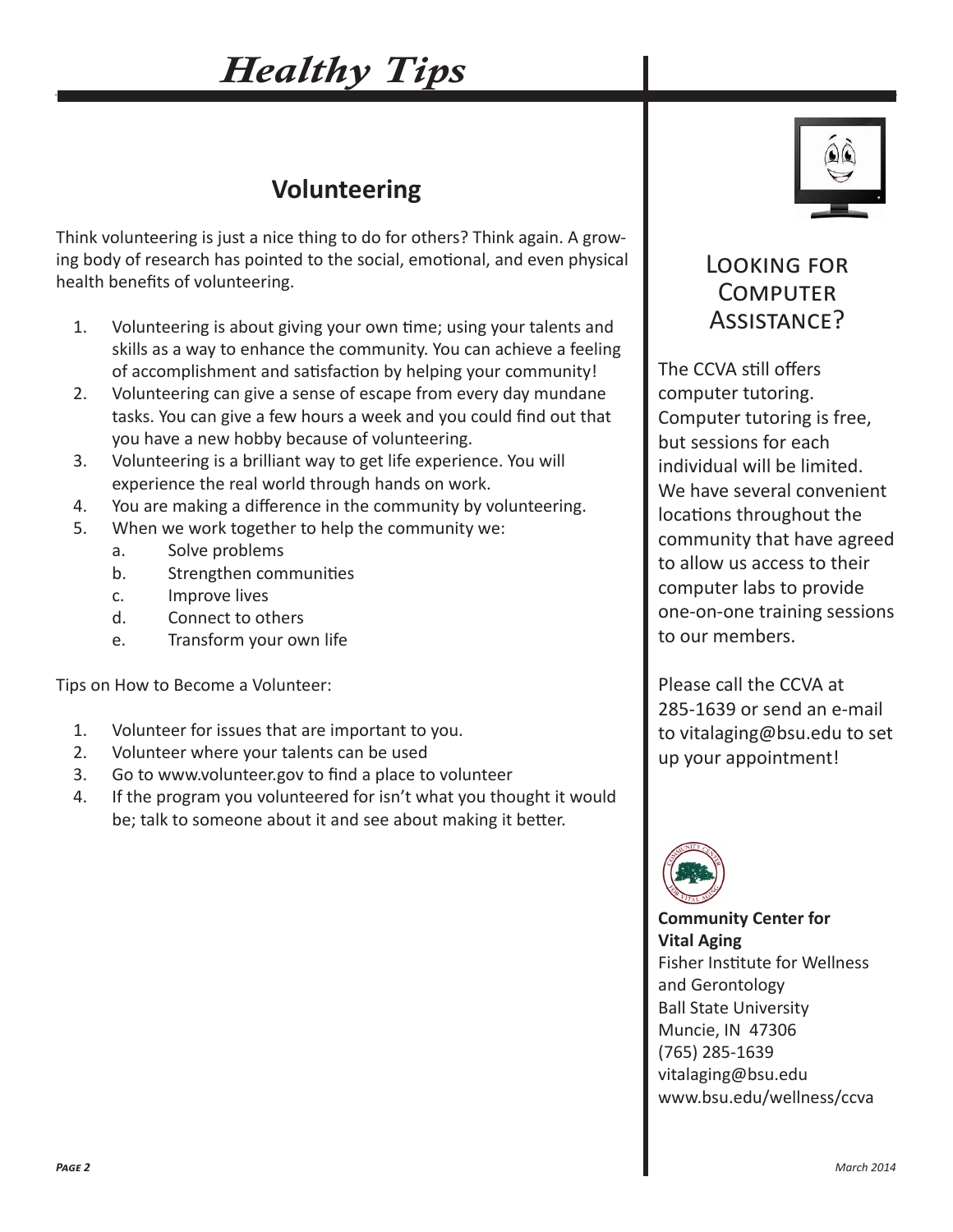## *Programs and Seminars* **Informative and Useful**

#### **Walking Club**

Join GA India Ballard Bonffito as she walks at Worthen



Arena every Wednesday. Bring your sneakers and make some great new friends! Walking Club is for everyone so you can always bring a friend! DAYS: Wednesdays,

Now — April 30 from  $9:30 - 10:30$  a.m. LOCATION: Worthen Arena, BSU campus *No admission fee*

#### **David Owsley Museum of Art Trip**



Join the GA's as they go on a tour of a local art museum. The David Owsley Museum of Art is an art museum located in the Fine Arts building on the campus of Ball State University. We will be going on a guided tour to see what exhibits the museum holds. This is a free event. For parking, there are parking meters near the museum and if you are a walking club member, your pass will work in the green lots near the museum.

DATE: Monday, April 14 from 9:00 - 10:00 a.m. *No admission fee*

#### **"Wisecracks for Wellness" Movies** Join David Staggs as he



presents on the film Bugsy Malone. He will have a short presentation and then you will watch the film and have a brief discussion afterwards.

DATE: Wednesday, April 16 from  $1:30 - 4:00$  p.m. LOCATION: Westminster Village, 5801 W. Bethel Avenue in Muncie. *No admission fee*

#### **21st Annual Hospice Foundation of America Living with Grief Program: Helping Adolescents Cope with Loss**

Join the Community Center for Vital Aging and the Fisher Institute for Wellness and Gerontology as they host this year's Living with Grief Conference. This is a very informative program that will help you be there for children coping with loss.

LOCATION: BSU Alumni Center, 2800 W. Bethel Avenue in Muncie COST: \$20.00 per person For more information or to register visit our website at http://www. bsu.edu/wellness/events/livingwithgriefprogram, or call (765) 285-8259.

#### **Meditation**

Join Derek O'Neal and Courtney Roberts as they discuss meditation

at Elmcroft in Muncie. They will do a short presentation and then they will demonstrate how to meditate properly. This event is open to the public and we welcome everyone, especially those not familiar with meditation. DATE: Thursday, April 17 from  $6:30 - 7:30$  p.m.

LOCATION: Elmcroft, 1601 N. Morrison Road in Muncie *No admission fee*

#### **COFFEE CHATS**

Join Derek O'Neal and Courtney Roberts for another exciting coffee chat. We will



watch a TED talk and then afterwards discuss how it has meaning to our every day lives. Please join us and be ready for a great discussion. We welcome everyone and encourage you to bring a friend. You don't want to miss out on this great group DATE: Monday, April 21 from 9:00 — 10:00 a.m. LOCATION: Kennedy Library, 1700 W. McGalliard Road in Muncie.

*No admission fee*

#### **South Korea**

Join Judith Kim as she presents on her home country, South Korea.



This is a very informative and fun presentation. You will learn what it is like to live in Korea and learn about the different cultures.

DATE: Thursday, April 24 from  $2:00 - 3:00$  p.m.

LOCATION: Westminster Village, 5801 W. Bethel Avenue in Muncie.

*No admission fee*